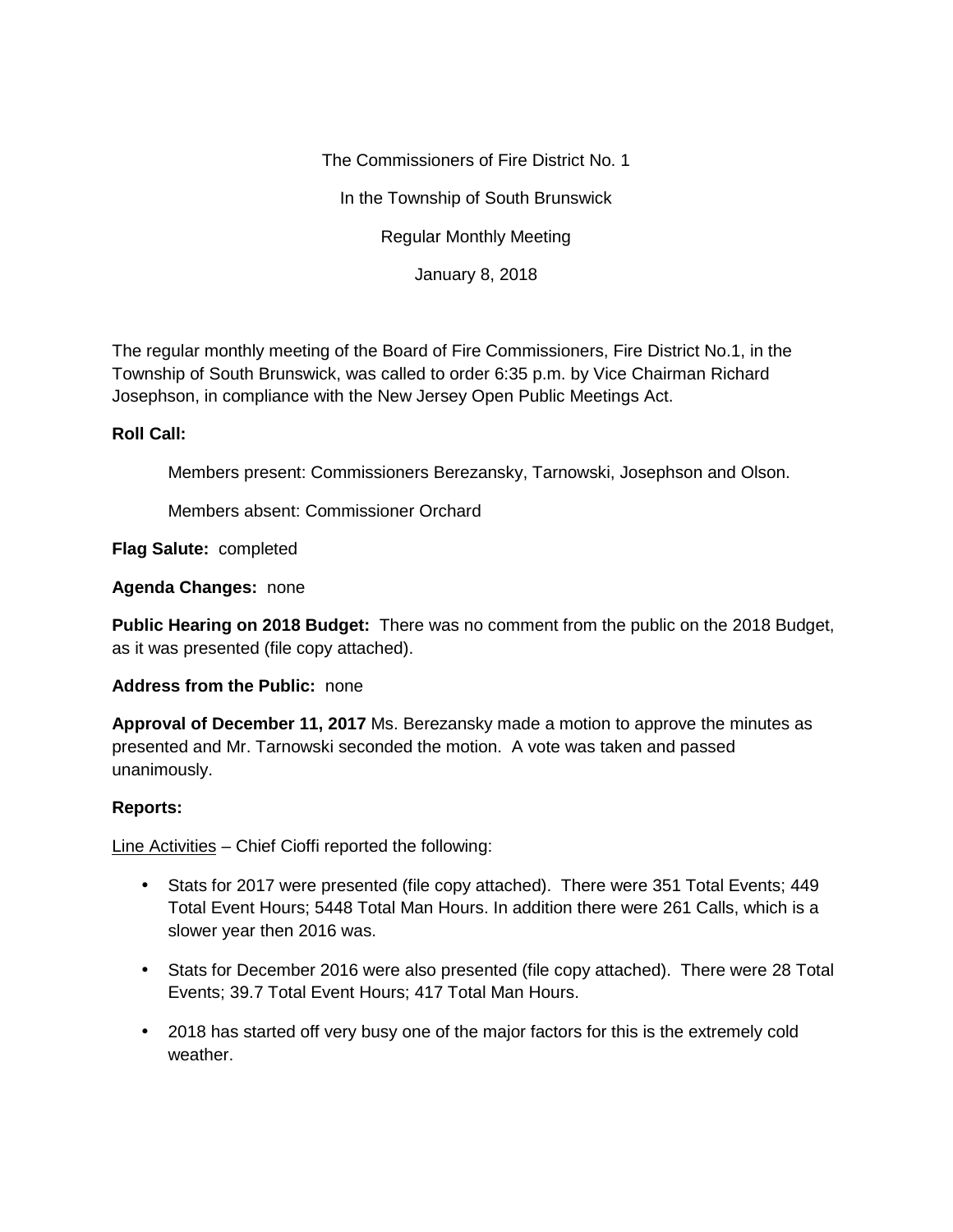President's Report – nothing to report at this time.

Treasurer's Report/Voucher List – Ms. Berezansky presented the report (file copy to be attached). She noted that all 2017 bills have been paid and the books for 2016 have been closed. She also reported that all 2017 W-2's are ready.

The Commissioners reviewed the Vouchers, after which Mr. Tarnowski made a motion to approve the Voucher List as presented and Mr. Josephson seconded the motion. A vote was taken and passed unanimously.

Secretary's Report – Mr. Olson had nothing to report.

Fire Coordinator's Report –

- 2018 Budget is approved and ready to adopt after some minor questions from the state.
- Mr. Perez will be meeting with the Opticom Rep. and representatives from South Brunswick Police Department tomorrow to get the 2018 Capital Project moving forward.
- The unused balance of the insurance for the 2001 Dodge Pickup that was sold was returned to the district and deposited. The total was \$489.93.

Chairman's Report - Absent no report.

# **Standing Committee Reports:**

*Fire Company Liaison –* nothing to report.

*Rescue Squad Liaison –* nothing to report.

*Public Relations – nothing to report.*

*State Association* - nothing to report.

*Insurance –* everything is up to date.

# **Unfinished Business:** none

### **New Business:**

1. Resolution No. 18/19- 1 : Adoption of Temporary Budget for 2018 (file copy attached). Mr. Perez read the resolution into the record. Mr. Tarnowski made a motion to approve the resolution as presented and Mr. Berezansky seconded the motion. A roll call vote was taken: Mr. Orchard- Absent; Mr. Tarnowski-yes; Mr. Olson-yes; Ms. Berezansky yes and Mr. Josephson-yes. The resolution passed unanimously with members present.